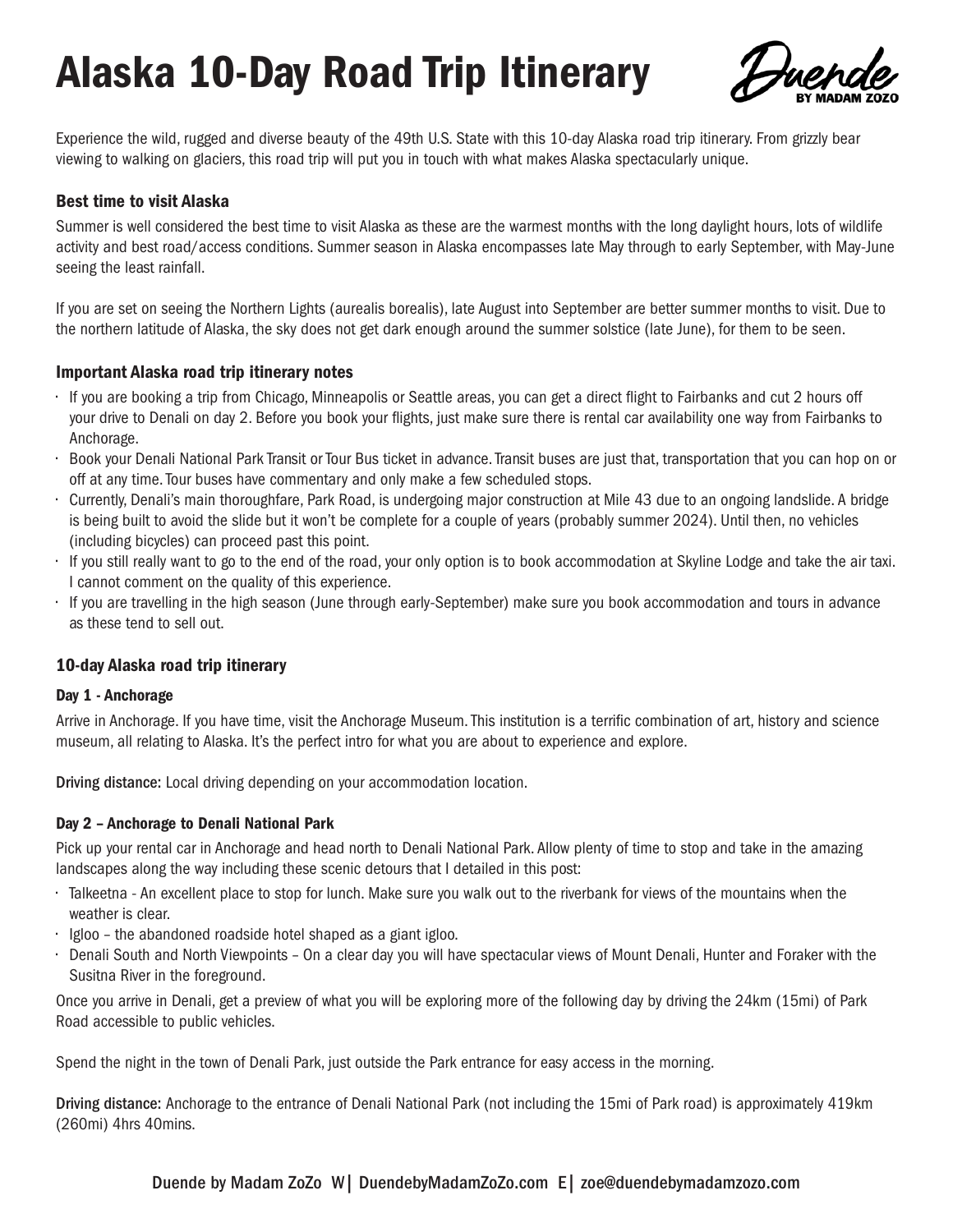# Alaska 10-Day Road Trip Itinerary



## Day 3 – Denali National Park

You have the entire day to explore Denali National Park. If want to do some hiking, it is important to note that Denali National Park has relatively few designated trails and visitors are encouraged to roam freely.

If you are only spending a couple of days in the park, you will likely find sufficient trails to keep you busy. However, should you want to do some off-trail exploring, you'll need to be prepared with the right gear and known how to navigate in the wilderness to do so safely. For hikers and independent explorers, I recommend jumping on a transit bus (the green buses). A transit bus may or may not have commentary (that is up to the driver), but it will stop if you spot wildlife along the road.

The transit bus system allows passengers to request stops wherever they would like to get off the bus, and wave down the next one that comes along when they are ready to continue on their journey.

The best strategy for using the bus on your first day in Denali is to ride it as far as it will go, making notes on the places you'd like to get off on the way back. At the furthest point, give your bus driver a heads-up on the first place you want to alight so they are prepared to make the stop.

Driving distance: Local driving depending on the location of your accommodation.

## Day 4 – Denali National Park to Seward

Driving from Denali National Park to Seward is a long-haul driving day, but you can take your time and revisit any of those scenic viewpoints along the way. Also, I have a few stops to suggest taking advantage of to break up the car ride:

- Talkeetna The aforementioned town is a 30-minute diversion off your route and is not included in the timing/mileage below.
- Palmer Less scenic but more functional than Talkeetna. Palmer is a quick detour off the highway and has plenty of food, coffee and places to stock up on supplies including gas.
- Beluga and/or Bird Points Turnouts along Turnagain Arm with views across the water to the mountains on the Kenai Peninsula.
- Girdwood A ski town with cute, small town feels surrounded by greenery.

Driving distance: Denali National Park to Seward approximately 600km (375mi) 6hrs 40mins without stops.

## Day 5 – Seward and Exit Glacier

Experience Exit Glacier, whether it's a simple hike to the terminus or an all-day trek to the Harding Ice Shelf that feeds the Glacier.

There various options to get out on the ice depending on how much time, energy and money you want to spend. Whichever you choose, I absolutely recommend any able-bodied person gets out on the actual ice (with an expert). It's an entirely different experience to walk on a glacier rather than just looking at it.

There are even opportunities to fly in to more remote areas and pristine environments higher up on the ice shelf for a truly mind-blowing experience.

Drive distance: Local driving dependent on your accommodation's location.

## Exit Glacier Alternative: Matanuska Glacier

#### Day 4 – Denali National Park to Glacier View

Drive out to Matanuska Glacier, near Glacier View. Take full advantage of the pull outs along the Glenn Highway because the scenery is absolutely beautiful.

Driving distance: Denali National Park to Glacier View approximately 417km (259mi) 4hrs 40mins without stops.

#### Day 5 – Exit Glacier

Take a guided hike on Matanuska Glacier and then continue on to Seward to pick up this itinerary again at day 6.

Driving distance: Glacier View to Seward approximately 368km (229mi) 4hrs 20mins without stops.